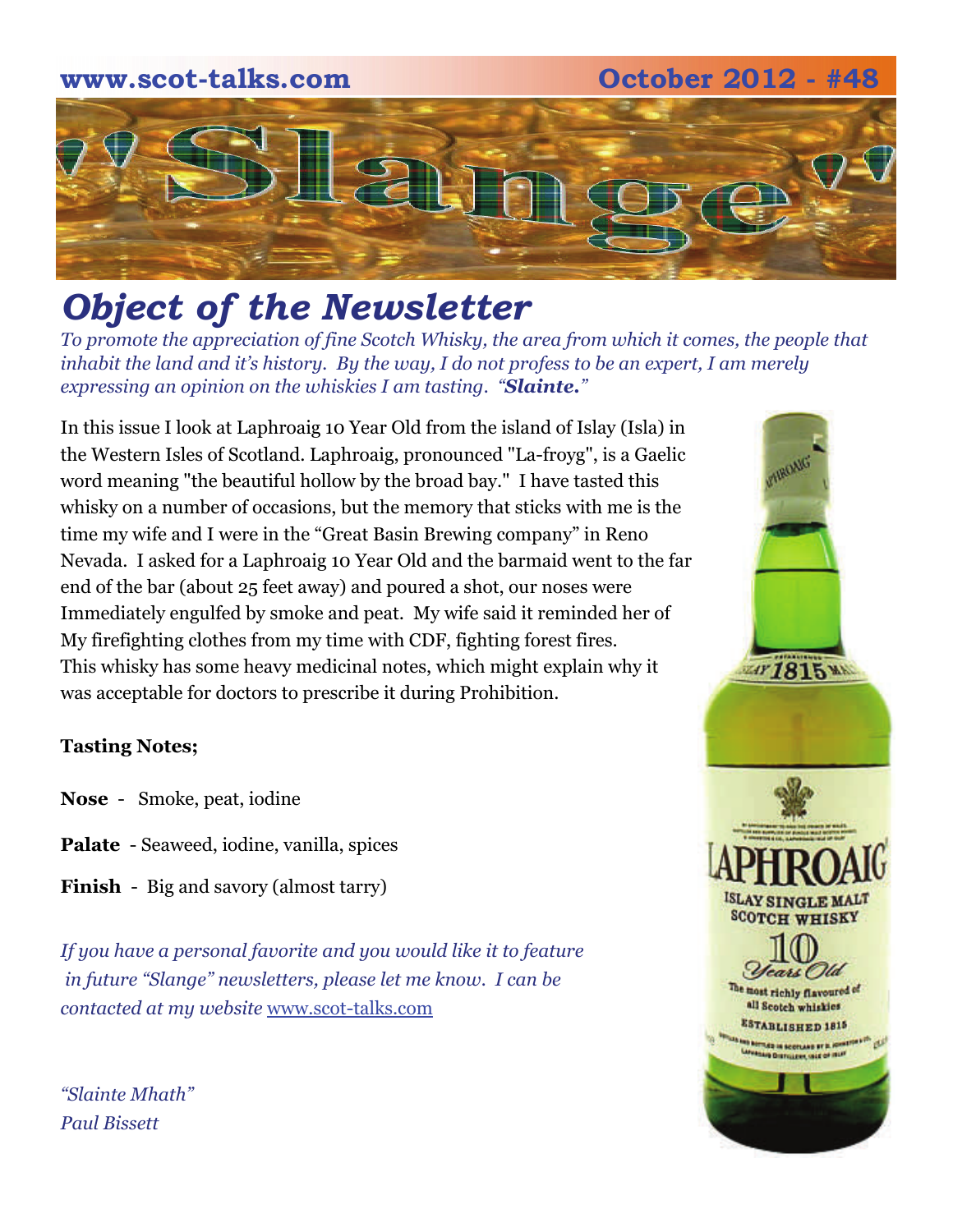# **www.scot-talks.com October 2012 - #48**  $\geq$

### **Laphroaig History and Distillery Information**

For more information on Laphroaig go to www.Laphroaig.com.

The Laphroaig distillery (the name means "the beautiful hollow by the broad bay") was established in 1815, by Alex and Donald Johnston. The 'Johnston' brothers were actually McCabes, of the Clan Donald, who changed their names following the failed Jacobite uprising, and settled on the Isle of Islay.

Their descendants ran the distillery until 1887, when it passed to the Hunter family. They in turn ran the distillery until 1954, when Ian Hunter (who had no children) died and left the distillery to one of his managers, Bessie Williamson, who earlier came to Islay to stay for three months but remained on Islay for more than forty years.

The distillery was sold to Long John International in the 1960's, and subsequently became part of Allied Domecq. Allied Domecq was in turn acquired by Fortune Brands in 2005.

Since 1994 Laphroaig has been the only whisky to carry the Royal Warrant of HRH, Prince Charles of Wales (the 15-year-old is reportedly his favourite scotch whisky), which was awarded in person during a visit to the distillery. As of 2005, the standard 10 year old bottling was reduced in percentage from 43% to the worldwide standard of 40%.

#### **Friends of Laphroaig**

In 1994 the Friends of Laphroaig Club was established, members of which are granted a lifetime lease of one square foot of land on the island of Islay. The annual rent is a dram of Laphroaig which can be obtained upon visiting the distillery.



There are two theories on arguing with a woman; neither one works.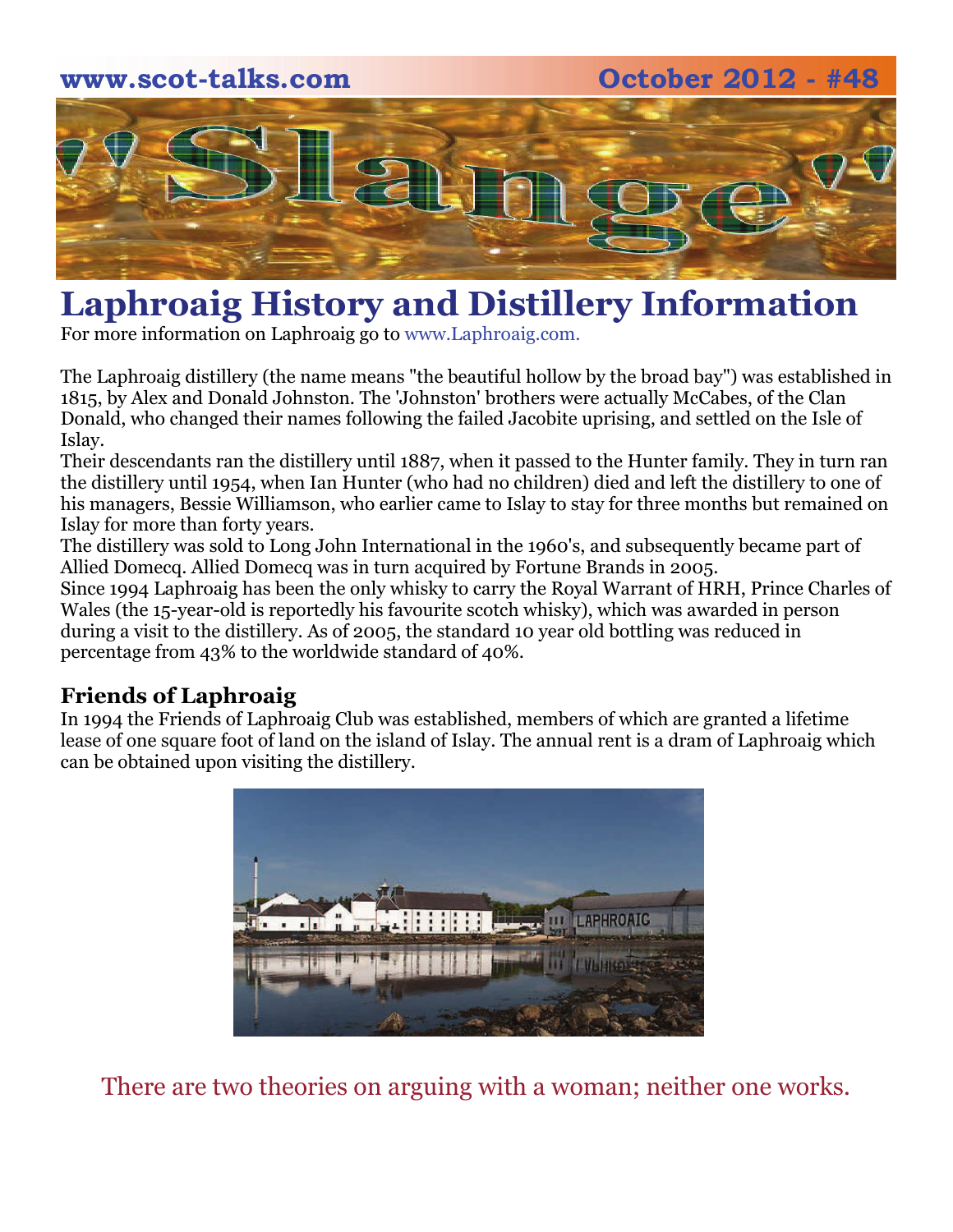

Below is a simple guide to help you choose your single malt Whisky, and the flavor notes you should expect from it. Being Scottish I recommend you find a likely candidate and try it in a bar before buying the whole bottle. With each issue of the newsletter I will add in another Whisky to the flavor map. This Issue; Laphroaig 10 Year Old For more information go to www.Laphroaig.com.